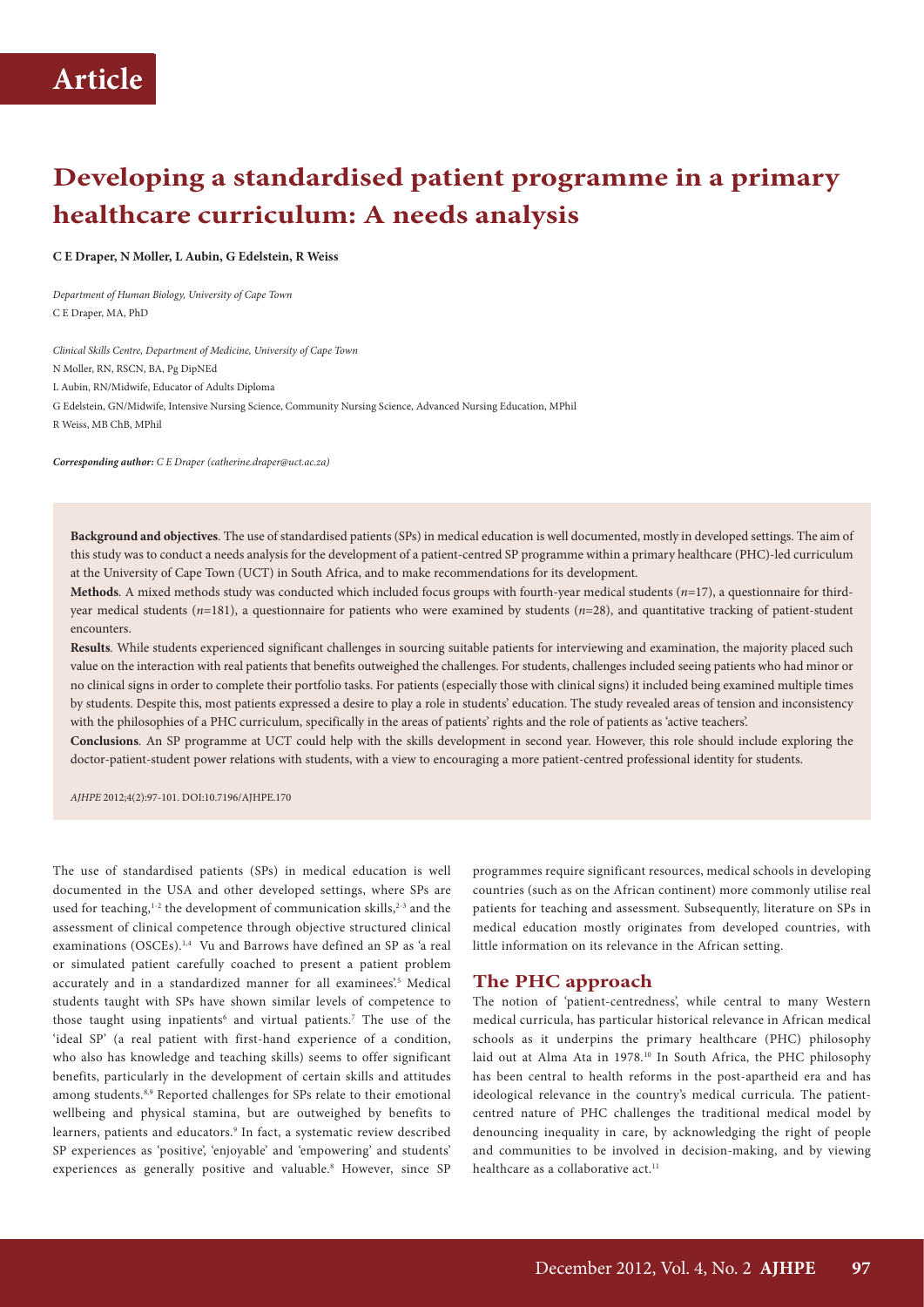# **Article**

In defining a patient-centred approach to the clinical consultation, Illingworth $12$  identifies two essential components: a holistic view of the patient, which includes the patient's perspective and feelings, and shared control of the consultation, decisions and management. PHC-orientated curricula should therefore include teaching-learning activities that create opportunities for a power shift towards the patient. Bleakley and Bligh<sup>13</sup> advocate early and sustained patient contact as the basis of a patient-centred curriculum, suggesting that this mutually beneficial dialogue between student and patient (with the doctor/educator in a supporting role) informs the development of a truly patient-centred professional identity. This is a departure from the traditional approach, where the patient plays a more passive and supportive role in the doctor-student relationship.13

# **Local context and background**

Medical students at the University of Cape Town (UCT) follow a PHCled, spiral, integrated problem-based learning (PBL) curriculum with minimal patient contact in the first 2 - 3 years. Clinical interviewing and examination skills are taught by clinical skills educators (nurses) during the 2-year clinical skills course, and students generally practise their technique on each other until their third year, when they can start seeing patients in the adjoining tertiary hospital as a self-directed learning activity. However, the students and educators complain of serious logistical challenges in sourcing patients that have clinical symptoms and signs and are willing and well enough to manage multiple student examinations. The situation is complicated by the fact that inpatients at 'teaching' hospitals often have multiple co-morbidities unsuited to undergraduate student training.

During this time, students are marginally exposed to SPs through tutorials with the Patient Partners, a group of elderly, trained rheumatoid arthritis patients. Trained role-players are also used as 'patients' for OSCE assessments. However, lack of funding and the Faculty's perceptions about the value of SPs in the African context make it difficult to attract and retain suitable SPs. In developed settings SPs have been shown to play an important role where access to patients is a challenge, for example if patients are not suitable for undergraduate teaching, patients are too ill or unwilling to be examined, or staff are not available to teach in these settings.<sup>2</sup> The question was raised whether a local SP programme could address these challenges with similar success. This programme – potentially called Partners in Clinical Training – would also need to be embedded in the PHC approach, with explicit emphasis on patientcentredness and patients' human rights.

To make recommendations regarding the development of such a programme, it was decided to explore the experiences and perceptions of third-year medical students and ward patients during and after the final 8 weeks of the clinical skills course which is a large self-directed learning component and takes place in the clinical areas.

# **Research aim**

The main aims of this study were to investigate the need for a SP programme at this institution, and identify specific challenges relevant to a PHC-led curriculum. A secondary aim was to highlight areas where the existing research on SPs may differ from that in the African context.

# **Methods**

A mixed methods study was conducted that included focus groups, student and patient questionnaires, and quantitative tracking of patient-student encounters.

## **Focus groups**

While the study focused on third-year students and their patients, it was decided to use fourth-year medical students' ward experiences to identify relevant themes. Three focus group discussions (*n*=17) were done, and were facilitated by a trained, experienced qualitative facilitator. The groups reflected the racial and gender diversity in the class. Students were not given an incentive to participate, but refreshments were provided. The discussions were audio-recorded, and findings were used to identify key issues for developing a third-year student questionnaire. Students were asked to discuss their challenges and experiences of working with real patients and with SPs (Patient Partners) in a teaching environment, whether they thought that ward patients' human rights were being infringed through these student encounters, and their views and recommendations on a SP programme at UCT.

## **Student questionnaire**

An online questionnaire, based on themes identified by the senior students' focus groups, was compiled by the research team and administered to thirdyear students at the end of their 8-week Clinical Skills course (*n*=181, 97% response rate). Students were given the option to comment on any point if they wished to. All students gave consent to participate, and were aware that their participation was voluntary and anonymous.

## **Patient interviews**

Ward patients who were examined by third-year students and gave consent to participate in the study  $(n=27)$  were interviewed by Clinical Skills educators. It was felt that patients were already familiar with the educators, and that brief, structured interviews rather than written questionnaires would pre-empt potential difficulties arising from low literacy levels or limited language proficiency. Structured questions, based on themes identified by focus groups, were used. Patients were asked how they felt about being examined (even repeatedly) by third-year students, whether they felt obliged to see students, what they thought of the students, and how they personally experienced the encounters. Patients were also asked to share their opinion on the role and rights of the patient in hospital (in this case, a tertiary, academic facility).

## **Quantitative tracking of patient-student encounters**

Data were collected on patient-student encounters by the Clinical Skills educators over the 8-week block to identify what the specific challenges were in sourcing ward patients.

#### **Data analysis**

Focus group discussions were transcribed verbatim, and a process of constant comparative analysis $14$  was used to generate summaries of the discussions. The themes were structured according to the following categories:

- general comments
- experiences of looking for and examining patients
- patient rights
- benefits and challenges of having real ward patients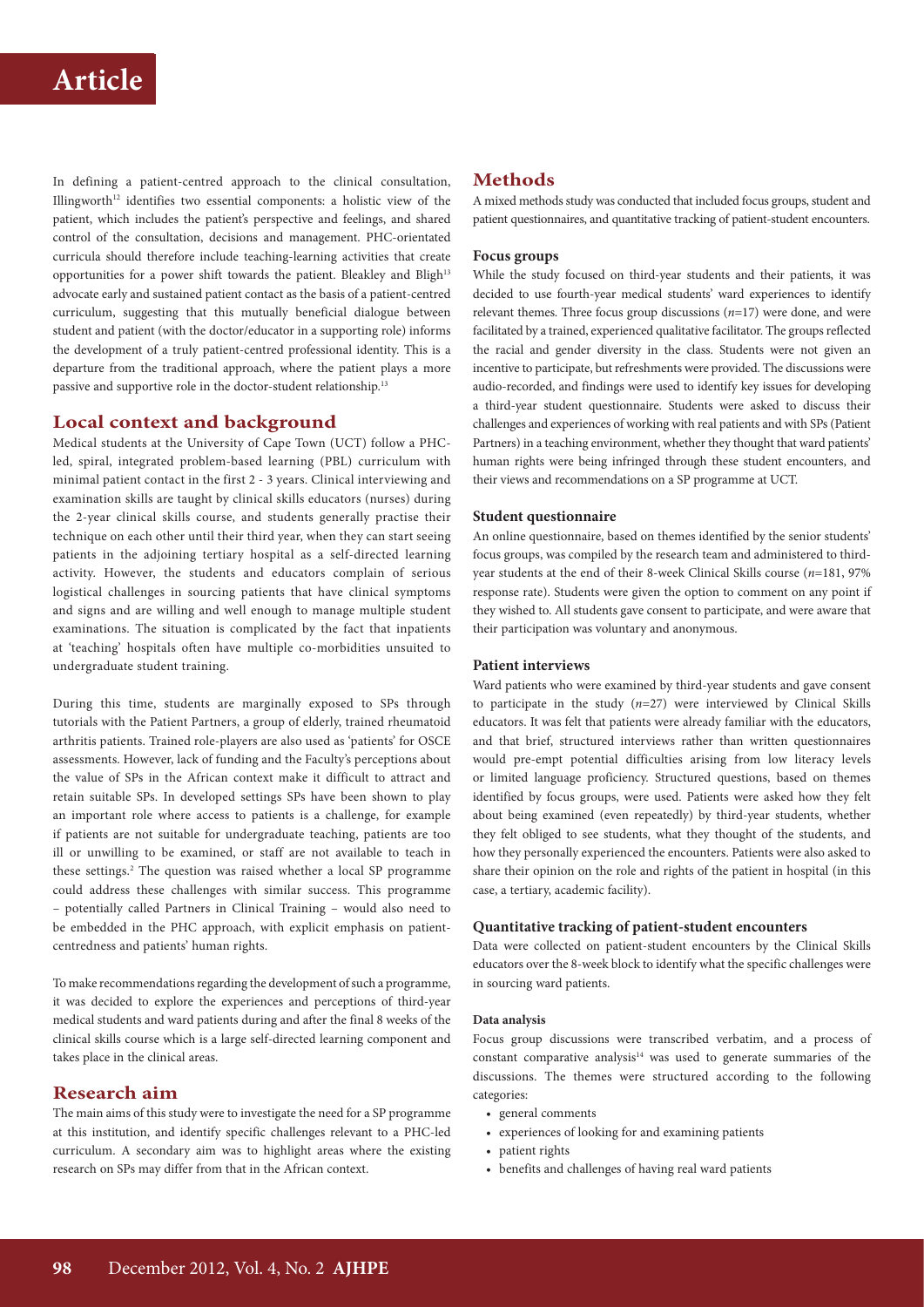- experiences of working with Patient Partners
- recommendations for an SP programme.

Student questionnaire data were analysed for frequencies, and patient questionnaire data were analysed for content. The results of the tracking of patient-student encounters were summarised to identify key trends. Approval for this study was granted by the Human Research Ethics Committee of the University of Cape Town (REC REF 038/2011).

## **Results**

## **Fourth-year students' perspectives**

Fourth-year students agreed that practising clinical examination and interviewing skills, and learning how to interact with patients, were key learning outcomes in third year and prepared students for the clinical rotations in fourth year. However, finding enough patients was described as 'chaotic', 'frustrating' and 'time consuming'. Students sometimes had to pressure ward patients into being examined. Despite these challenges, students placed great value on these interactions with real patients, and felt that it outweighed the time spent finding suitable patients.

The majority of students believed that SPs have a role to play but should not replace real patient interaction, as they felt they could learn more from interviewing an 'unprepared' (real) patient. SPs were seen as most useful in second year during students' introduction to examination and historytaking skills. The ideal SPs should have clinical signs and be knowledgeable about their disease, and should not be 'artificial' or too different from a real patient. Surprisingly, students from one focus group expressed rather strongly that patients should not be made responsible for teaching, and that when patients took on an active teaching role, this created an uncomfortable shift in the power dynamic. These students believed that clinicians, not patients, should teach medical students (about a disease or condition), and many students vocalised a desire for more teaching time with clinicians.

## **Third-year students' perspectives**

Third-year students strongly echoed the difficulty of finding suitable patients and the value of real patients, and generally agreed about the usefulness of an 'ideal' SP in some teaching situations (results in Table 1). Only 23% agreed that a knowledgeable SP could replace a clinical tutor, and some used the opportunity to praise their clinicians. Similar to the fourth-

| Table 1. Third-year student questionnaire results                                                                                                                              |                 |                  |         |       |                 |
|--------------------------------------------------------------------------------------------------------------------------------------------------------------------------------|-----------------|------------------|---------|-------|-----------------|
| How would you describe your experience of interacting with the selected ward patients?                                                                                         | <b>Never</b>    | <b>Sometimes</b> | Often   |       |                 |
| 1. I felt like I was pressurising/harassing patients, because they were not willing to speak to me                                                                             | 26%             | 72%              | 2%      |       |                 |
| 2. Real ward patients made a big difference in improving my history-taking and clinical<br>examination skills                                                                  | 0%              | 6%               | 94%     |       |                 |
| 3. Real ward patients were extremely useful in the development of my interpersonal skills, such as<br>approaching a patient, building rapport, and managing difficult patients | 0%              | 12%              | 88%     |       |                 |
| 4. I felt like I wasted a lot of time looking for patients                                                                                                                     | 36%             | 51%              | 13%     |       |                 |
| 5. There were times I felt unable to help my patient                                                                                                                           | 22%             | 63%              | 15%     |       |                 |
| 6. As a 3rd-year student, I felt less valued in the wards                                                                                                                      | 37%             | 53%              | 10%     |       |                 |
| What challenges did you experience while looking for and interacting with ward patients?                                                                                       |                 |                  |         |       |                 |
| 7. There weren't enough patients for all the students to see                                                                                                                   | 17%             | 61%              | 22%     |       |                 |
| 8. There wasn't enough time to see all the patients                                                                                                                            | 32%             | 45%              | 23%     |       |                 |
| 9. Patients were too sick or confused to speak to us                                                                                                                           | 17%             | 81%              | 2%      |       |                 |
| 10. Patients were too tired to speak to us, or were sleeping                                                                                                                   | 5%              | 81%              | 14%     |       |                 |
| 11. Patients were not there when we went to look for them                                                                                                                      | 16%             | 79%              | 5%      |       |                 |
| 12. I couldn't understand or speak the patients' home language                                                                                                                 | 29%             | 69%              | 2%      |       |                 |
| In your opinion, what role could standardised patients $(SPs)^*$ play in the training of medical<br>students?                                                                  | <b>Strongly</b> |                  |         |       | <b>Strongly</b> |
|                                                                                                                                                                                | disagree        | <b>Disagree</b>  | Neutral | Agree | agree           |
| 13. Students should be able to regularly practise their clinical examination skills with SPs                                                                                   | 2%              | 0%               | 7%      | 47%   | 45%             |
| 14. Students should be able to regularly practise their history-taking skills with SPs                                                                                         | 2%              | 3%               | 12%     | 43%   | 40%             |

15. SPs should have real physical signs 2% 2% 14% 30% 52% 16. A knowledgeable SP can replace a clinical tutor to teach a particular topic 17% 30% 31% 17% 5% 17. The benefit of interacting with real patients in the wards (rather than SPs) is outweighed by the time spent and frustration of looking for suitable patients 2% 7% 16% 38% 37% 18. Even though it is an unavoidable part of medical training, I feel that repeated examinations by students infringes on patients' human rights 9% 25% 37% 21% 7%

\*Definition provided: 'A standardised patient is ideally a real patient, with real physical signs, that is used repeatedly for examinations and exams with students, and will have had some training on how to present<br>their h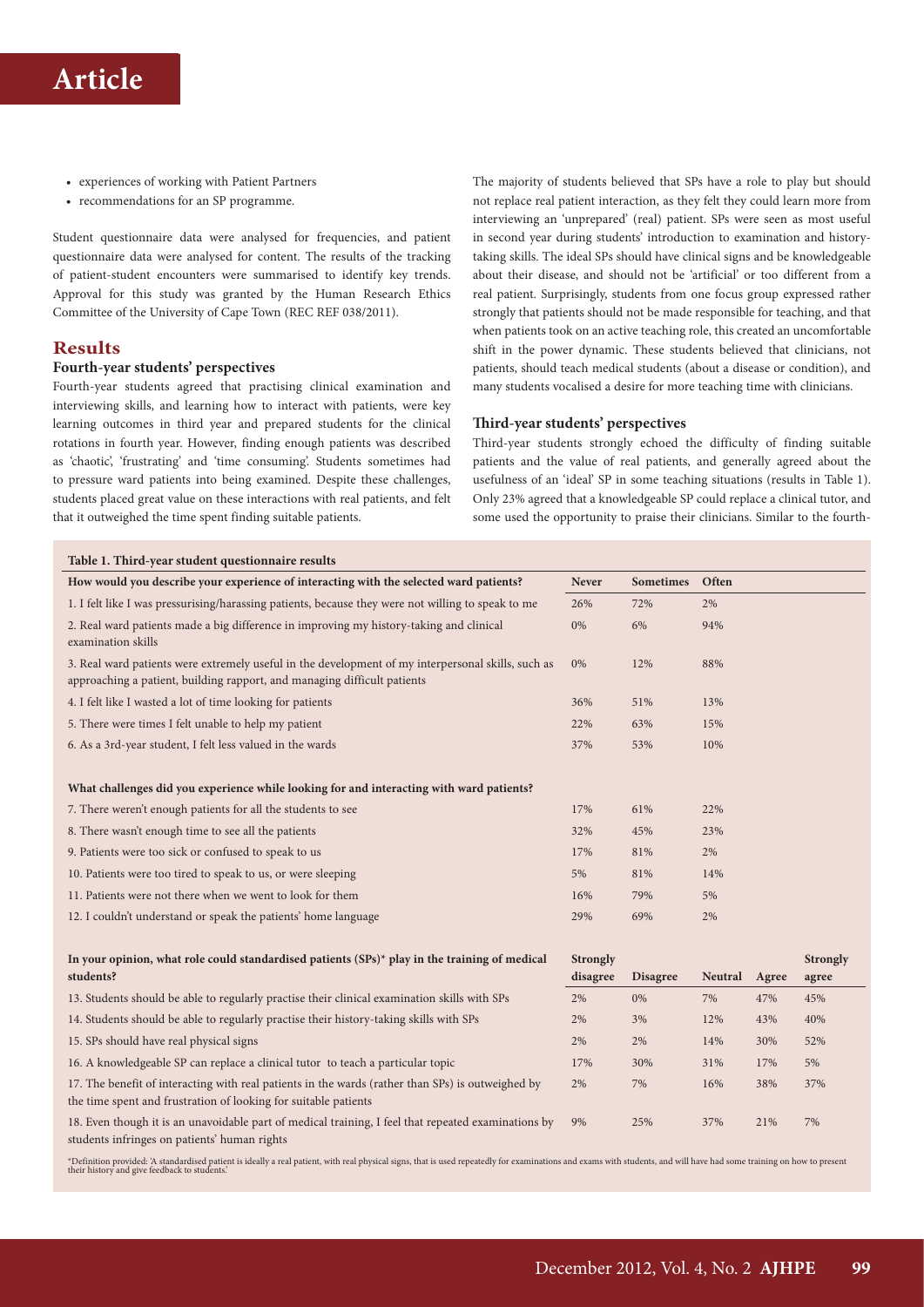year students, many expressed a desire for more tutorial time with clinicians, with one student suggesting that patient contact time be sacrificed. Another wrote that 'a curriculum with SPs and real patients is ideal, but nothing can replace the time spent with clinicians'.

Notably, only 28% felt that repeated examinations by students infringed on patients' rights, while 74% admitted that the patients they examined were at times reluctant to see them. Many students chose to comment further on this point, either justifying their actions ('as long as they give consent') or describing their discomfort with the situation ('there is no honour in treating poor people like they are poor'). It is ironic that while most students justified repeated examination of patients, two students commented that SPs would find it a 'major inconvenience to be examined so frequently'.

Some students alluded to issues of patients' rights in their responses, and some of these related to the treatment of patients by clinicians. One student wrote that her clinician cut visiting hours short so that the students could examine the patient. 'We were hounding his bed area like hawks ... I was shocked and offended because in ... we are taught to treat our patient like a human being and yet when we are exposed to the real clinical environment, patients are treated as learning objects with no rights or feelings.'

#### **Patients' perspectives**

All the patients commented that 'students had to learn' and many said that they enjoyed the experience, as long as they were not too tired, which often was the case with repeated examinations (one patient said she saw three groups of third-year students in one day). While only one patient admitted to being pressured into seeing students, five patients were non-committal or deflected the question. Others responded that they knew that they could say no if they felt ill, and felt comfortable doing so. All patients found students to be polite, professional and kind. One patient remarked that: 'They treated me with such dignity. In fact they treated me better than my own family.' Patients generally expressed the desire to play a role in students' learning, but none commented on their rights as patients.

#### **Patient-student encounters**

Data on patient-student encounters included the number of third-year students needing to see patients (210 per week), the number of ward patients suitable for examination (110 per week), the number of times these patients were seen by third-year students (10 times per week), how often patients refused to be examined by third-year students (approximately 30 per week), and whether the selected patients had clinical signs (75%). In the context of this study, 'suitable for examination' can be defined as patients having clinical signs and not being too ill (for example, not out of breath, not too infectious, coherent). The decision on suitability is made by the Clinical Skills educators, based on their experience of what is conducive for patient-student encounters, and these educators approach patients and ask them if they are willing to be seen by students. Having patients with clinical signs is not always necessary, but definitely adds value to the students' learning, such as providing an opportunity for students to integrate skills with recognising pathologies.

The key issues that emerged from the tracking of patient-student encounters were that students often had to see patients who had minor or no clinical signs in order to complete their portfolio tasks. Common respiratory conditions such as tuberculosis were not examined because patients were too ill. Patients with clinical signs were seen multiple times by students, and since these patients were also targeted by senior students, they often refused further contact sessions. It also emerged that when asked by the educator, patients often agreed to be examined, only to send the students away when they arrived. Some patients accepted 'incentives' to see students, such as soft drinks, crisps, or magazines.

## **Discussion**

The findings support students' claims that they struggle to find suitable patients for practising essential skills; however, it seems that their experience of interacting with real patients far outweighs the challenges. The data also confirm what we already know from the literature: that students value SP encounters<sup>11,15</sup> most during the early (preclinical) years, and that most patients enjoy being part of the educational process.<sup>7</sup> However, two unexpected issues were raised related to the curriculum's PHC orientation. These issues may highlight some of the differences between the African context and other contexts where SP research has previously been conducted. Further research may be necessary to explore these differences in more detail.

The first refers to the students' relative ambiguity about patients' rights. Due to the legacy of apartheid and the atrocities perpetuated by some health professionals, the UCT medical curriculum has a strong ideological focus on human rights in health, especially in the first two years. However, it seems that boundaries between the need to examine patients and uphold their rights may become more blurred outside of the classroom, especially when a clinician does not role model professional behaviour. Certainly, the many comments they wrote would suggest that at least students were not comfortable in these situations and the pressure put on patients. The fact that the majority of students had at times perceived their patients to be a reluctant participant seems to be excused by the recurring theme voiced by both students and patients: 'students have to learn'. These findings emphasise the need to ensure that the human rights of patients remain a key thread through the clinical years of the curriculum. Furthermore, the findings regarding the unprofessional behaviour of some clinicians highlight the reality that principles taught in theory do not always translate into the reality of a clinical situation.

The second issue refers to what Bleakley and Bligh<sup>13</sup> call 'traditional doctorled medical education'. As much as they valued real patient interaction, the majority of students did not want to see patients in an active teaching role, and were in favour of more contact time with clinicians, whose time they appeared to have valued highly. This suggests that students may be in favour of this 'traditional doctor-led medical education', and that they were in support of the traditional power dynamic between patients and doctors. Bleakley and Bligh's<sup>13</sup> 'authentic patient-centred model' with collaborative knowledge production between student and patient is still a long way off, even in this PHC-orientated curriculum.

With clinical interviewing and examining largely being a self-directed learning activity, the experiences and perceptions of students are extremely important factors in making decisions about developing an SP programme. It is clear that SPs are not the solution for the third-year course; rather,